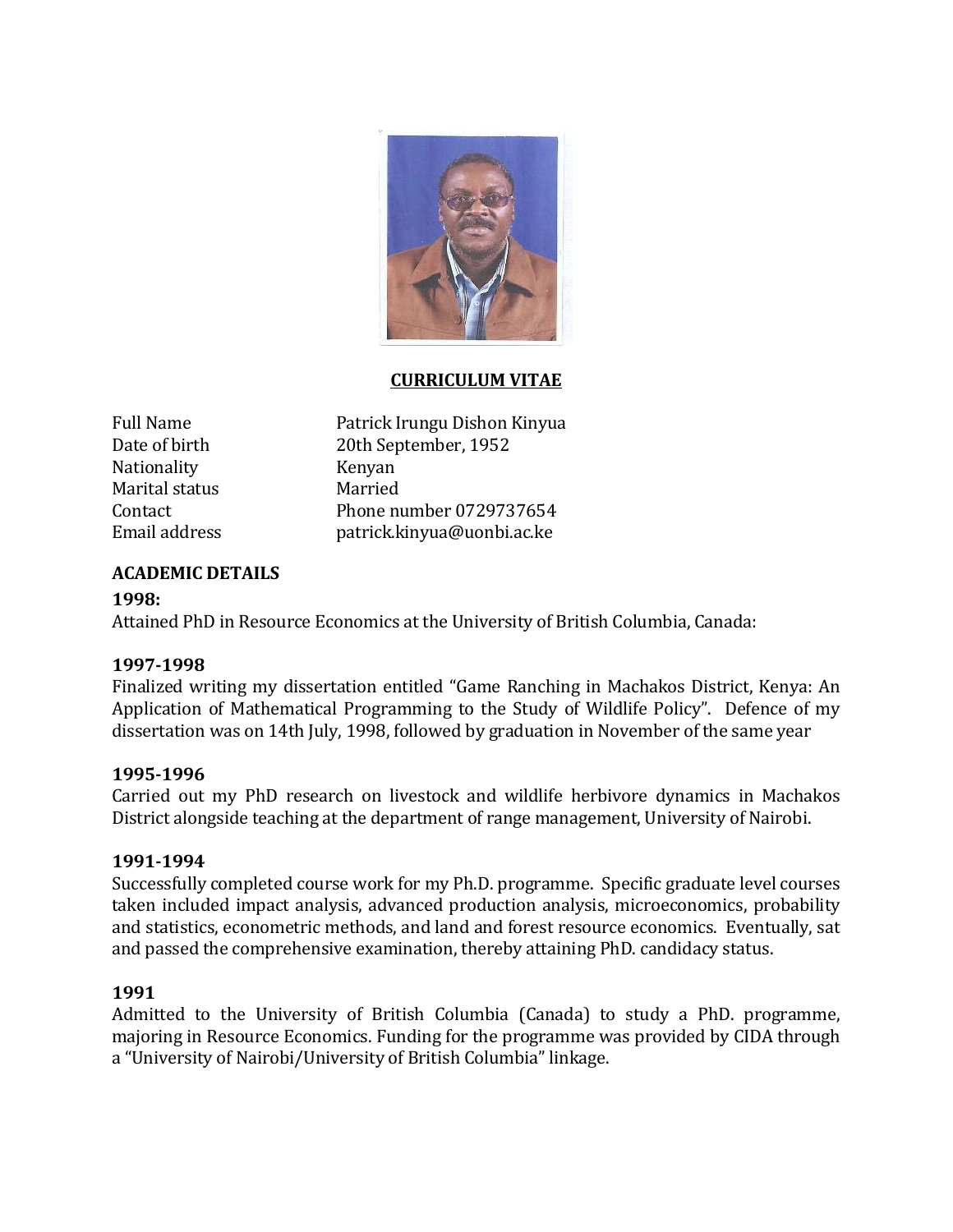### **1988**

Attained M.Sc. in Range Economics at the University of Wyoming, U.S.A.

## **1986**

Sponsored to the University of Wyoming, through University of Nairobi Staff Development Programme Scholarship, to study a master's degree course in Range Economics. Successfully completed my M.Sc. programme with a cumulative general points average (G.P.A.) of 3.60 in a scale of 4.0 maximum Masters degree thesis was entitled "Developing Models for Early Weaning of Beef Calves in Kenya".

## **1985**

Attained B.Sc. degree in Range Management at the University of Nairobi, Kenya.

## **1981-1985**

Studied Bachelor's degree course in Range Management at the University of Nairobi through a Kenyan Government Scholarship. Held top position throughout the course of study and finally qualified for the award of B.Sc. degree, Second Class Honours (Upper Division)

## **1973**

Attained a Diploma in Agriculture at Egerton College.

# **1971-1973**

Studied Agriculture at Egerton College. Held top position throughout the course of study and finally qualified for the award of diploma in Agriculture with Distinction

# **PUBLICATIONS**

Muthiani, E N 13, J T Njoka1, **P I D Kinyua1** and G K Gitau2 2012 *Conservation or Degradation: Application of remote sensing and GIS to determine effects of Community Wildlife Sanctuaries on land cover in pastoral areas.*

Muthiani, E.N , J T Njoka **P I D Kinyua** and G K Gitau 2011 *Partnership challenges of Community Wildlife Sanctuaries in Laikipia County, Kenya* Paper presented at the End of KASAL Program Conference held at KARI Hq on 9th -12 August 2011, Nairobi, Kenya

Nyariki, D. M., P.I.D. Kinyua and V. O. Wasonga, 2007. A comparative study of commercial consumptive and non-consumptive utilization options for wildlife conservation strategies in Kenya.IFAW. ISBN 9966-7229-1-2.

Njoka, T,J. and **P.I.D. Kinyua**, 2006. The logistic model-generated carrying capacities, maximum sustained offtake rates and optimal stocking rates for Kenya's commercial ranches. *African Journal of Range & Forage Science 2006, 23(2): 99–106.*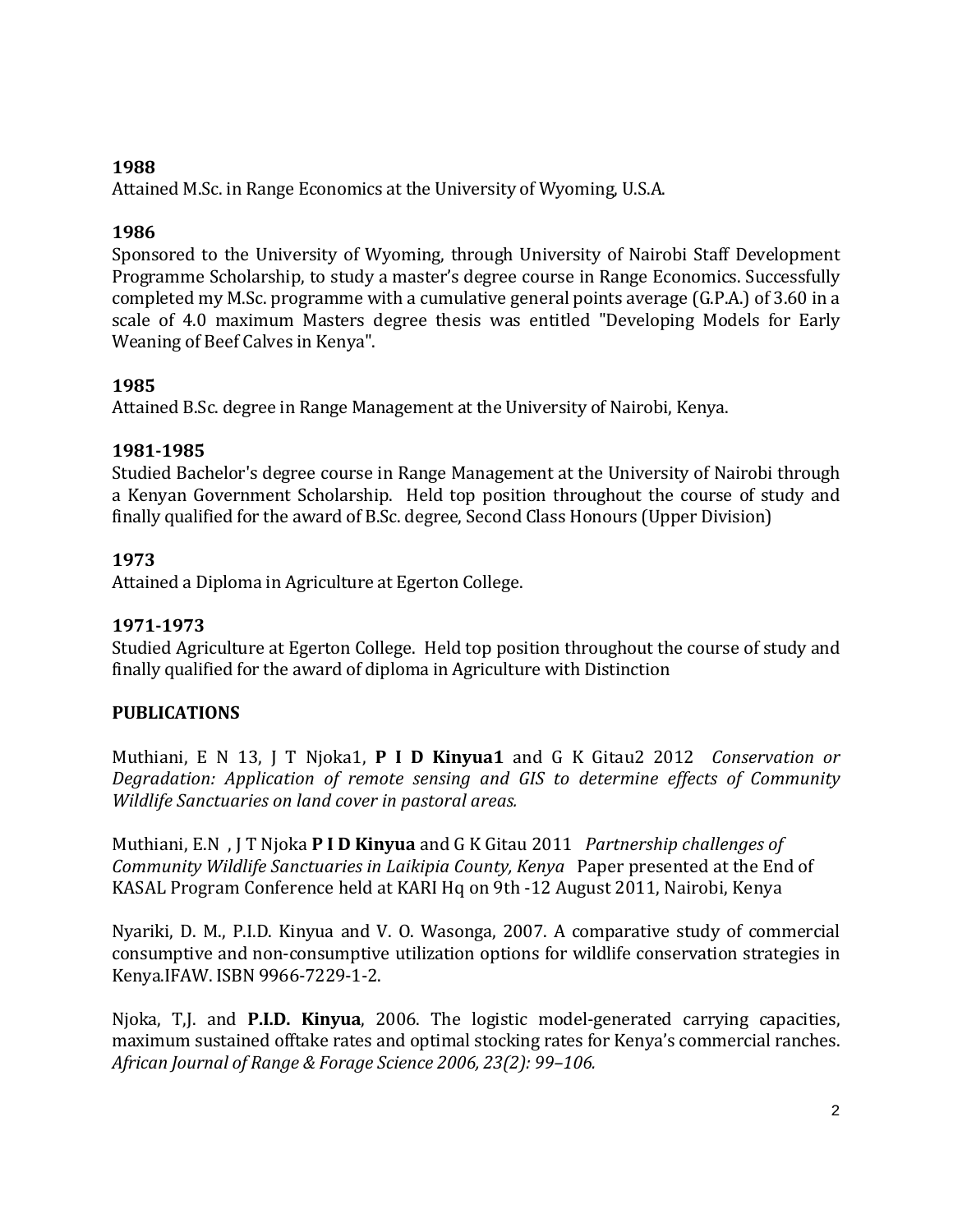**Kinyua P.I.D**. and J.T. Njoka, 2001. Animal Exchange Ratios: An Alternative Point of View. *African Journal of Ecology vol 39, 59-64.*

**Kinyua P.I.D**., G.C. Van Kooten and E.H. Bulte, 1998. African Wildlife Policy: Protecting Wildlife Herbivores on Private Game Ranches, European Review of Agricultural Economics 27 (2):227-244.

van Kooten, G.C., E.H. Bulte and **Patrick Kinyua**, 1997. Game Cropping and Wildlife Conservation in Kenya: A Dynamic Simulation Model with Adaptive Control, *Agricultural Systems* 54 (August): 439-462.

**Kinyua P.I.D**., 1998. *Game Ranching in Machakos District: An Application of Mathematical Programming to the Study of Wildlife Policy.* Ph.D. dissertation, University of British Columbia.

**Kinyua, P.I.D**., 1988. *Developing Models for Early Weaning of Beef Calves in Kenya*. M.sc. Thesis, University of Wyoming.

G.Cornelis Van Kooten, Erwin H. Bulte and **Parick Kinyua** 1996 *Game cropping ans wildlife conservation in Kenya: A dynamic simulation model with adaptive control*

**Kinyua, P.I.D**., 1980. *Agroforestry in Arid and Semi-arid Areas: Agroforestry Development in Kenya*. Proc.: Second Kenya National Seminar on Agroforestry, Nairobi.

Reaves, T.G**, P.I.D. Kinyua**, G.M. Muchiri and D.W. Kabiru, 1978. *Research and Extension Results, Margarini Settlement Scheme Agronomy Programme - Long Rains 1978*. Margarine Project Report.

Reaves, T.G, **P.I.D. Kinyua,** G.M. Muchiri and D.W. Kabiru, 1978. *Research and Extension Results, Margarini Settlement Scheme Agronomy Programme - Short Rains 1978*. Margarine Project Report.

Reaves, T.G, **P.I.D. Kinyua**, G.M. Muchiri and D.W. Kabiru, 1979. *Research and Extension Results, Margarini Settlement Scheme Agronomy Programme - Long Rains 1979*. Margarine Project Report.

### **PROFESSIONAL EXPERIENCE**

#### **2007 to date:**

Organized and carried out instructions and teaching of "economics of livestock production on rangelands" and "range resource economics and policy" courses to the undergraduate students.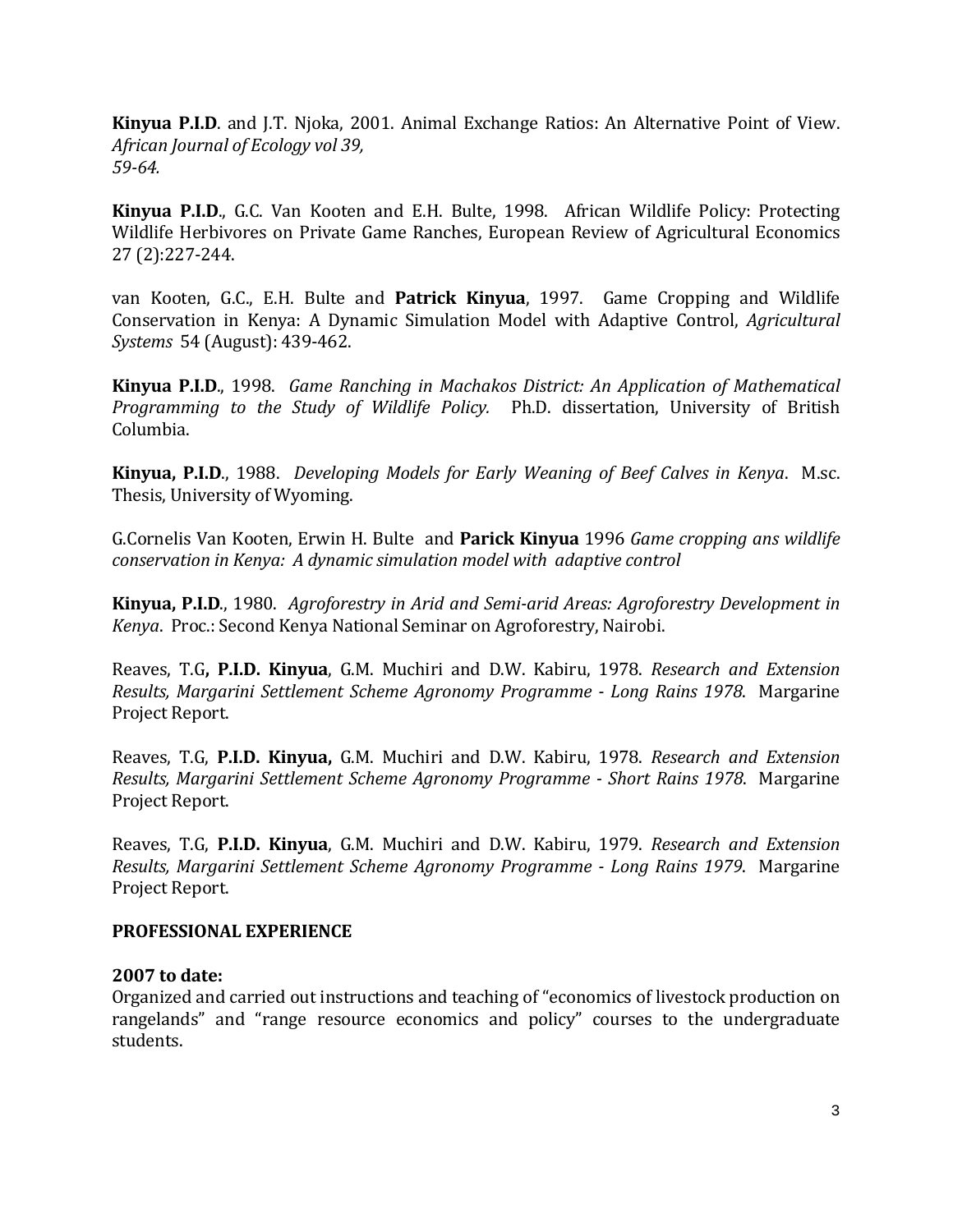Taught "Project planning and implementation" and "range resource economics courses to the M.sc. students.

Taught "applied economic theory" to PhD students. Continued as the departmental representative of "field attachment" dean's committee.

Also continued to undertake other assignments and duties as directed by the chairman of Department of LARMAT.

# **2006**

Carried out research and consultancy for "International Fund for Animal Welfare" (IFAW) dealing with comparison of Commercial consumptive utilization of wildlife with nonconsumptive utilization, focusing on options/approaches for wildlife conservation strategies in Kenya. The research area was Narok, Kanjiado, Machakos and Laikipia.

### **2002**

Carried out research on livestock dynamics, on determination of the maximum sustained yield and on the associated carrying capacities in Machakos District.

### **2001**

Carried out research and consultancy on "the food basket" among the urban poor, focusing on Korogocho, sponsored by Action Aid, Kenya.

### **1998-1999**

Resumed teaching, after successfully completing my Ph.D. programme. Taught "economics of livestock production on rangelands" course to the undergraduate students and "resource economics" course to the M.sc. students. Continued to take charge of the departmental "ranch attachment" course. And Continued to undertake other assignments and duties as directed by the chairman of Department of range management.

### **1990-199**

Continued to organize and carry out instructions and teaching of "ranch practice" course and "economics of livestock production on rangelands" courses to the undergraduate students an "resource economics course" to the M.sc. students. Also continued To undertake other assignments and duties as directed by the chairman of Department of range management. Prepared commercial enterprise budgets for Kibwezi field station and undertook other assignments and duties as directed by the chairman of Department of range management, including recording of proceedings of departmental staff meetings.

### **1990**

Appointed Lecturer on promotion within the department of range management.

### **1988**

Appointed Assistant Lecturer on promotion with the department of range management following successful completion and award of M.Sc. degree in range economics.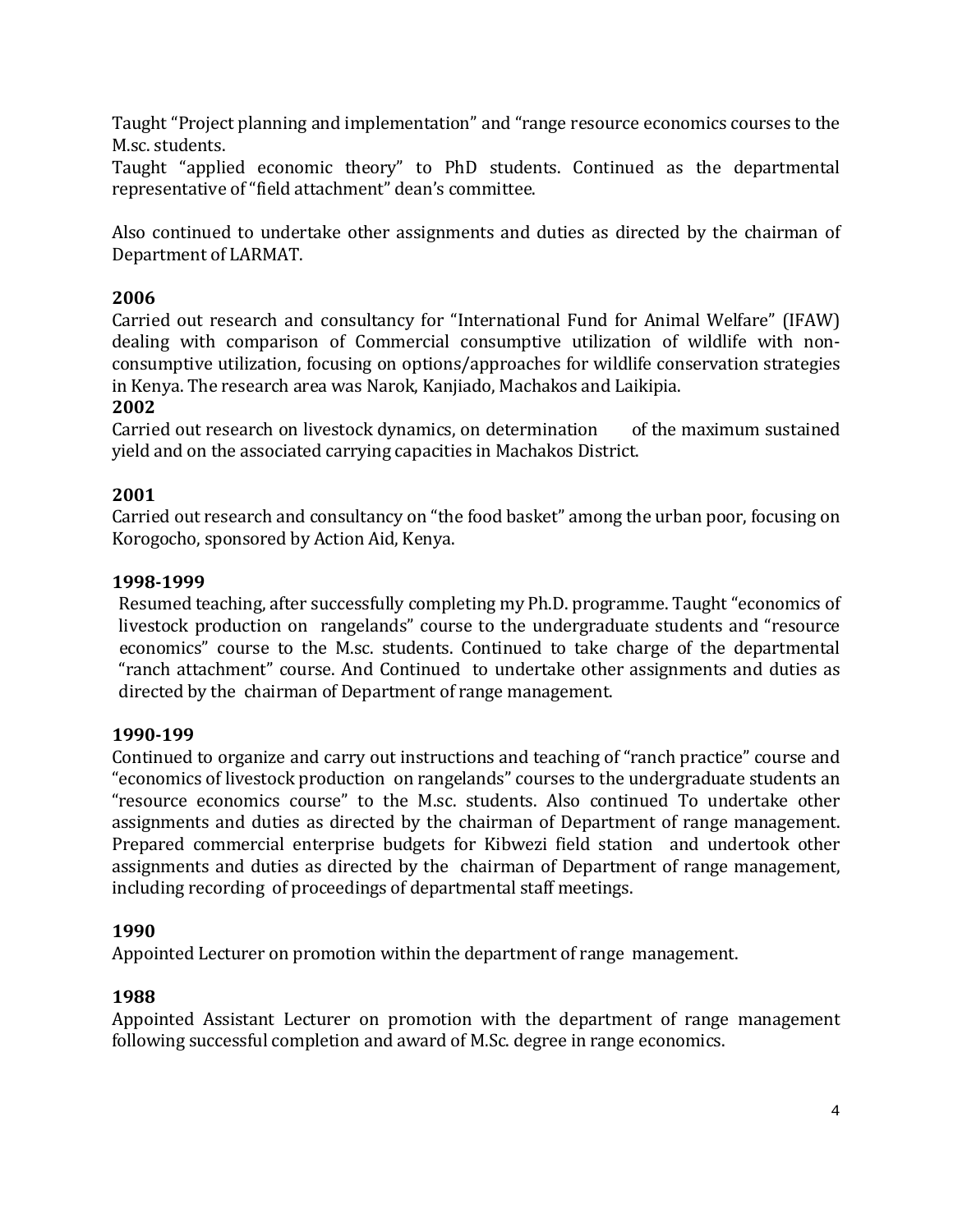#### **1985-1988**

Appointed Graduate Assistant with the Department of Range Management, University of Nairobi. Carried out duties as directed by the Chairman of the department of range management that included recording of proceedings of departmental staff meetings, selection of ranches to host students during ranch practice course, and grading of ranch practice reports among others.

### **1980**

Promoted, through Public Service Commission, to Settlement Officer doubling up both as technical and administrative officer, and attached to planning section of Settlement Departmental Headquarters, Nairobi. Duties assigned were planning of settlement schemes country-wide, spot checking of reply queries arising from title mapping of settlement schemes as a prerequisite to preparation of title-deeds and arbitrating boundary disputes.

#### **1977-1980**

Attached to Magarini Australian aided settlement project (Kilifi District) as Kenyan counterpart to Australian agronomist. Involved in designing, laying out, planting and supervising of experimental plots in five locations at Magarini Project in collaboration with Australian agronomist counter-part. Crops under study were maize, cotton, sesame, green-grams pigeon peas and varieties of pasture legumes. Aspects looked into were varietal evaluation for suitability in the project area, effects of pest control on the production, and optimum cultural practices. Results from the experiments were not only circulated in coast Province (see publication) but also used in determining the crops and crop husbandry practices recommended to the first settlers in the project. Organized and carried out, in collaboration with the local chiefs, a total of ten field days in Magarini Project. The purpose of the field days was to create awareness of new agricultural technique to a community hitherto practicing shifting agriculture. The field days were based on the philosophy of "seeing is believing" and were very successful with a total attendance of 55% out of a total household population of approximately 2000. Served as secretary to Magarini project land tenure committee formed by the District Commissioner, Kilifi District. Duties o the committee were to record claims of property owned by squatters in the project area for compensation in a bid to facilitate smooth settlement. Two thousand, two hundred and twenty seven squatters were visited and claims approximating seven hundred and fifty thousand Kenya shillings were recorded and paid.

Participated in a sociological survey in Magarine Project conducted by the University of Nairobi.

Involved in planning and designing of an experimental station in Magarini Project. Supervised hand and mechanical clearing of the experimental station site - an area of sixty hectares.

Planned and implemented an agricultural extension programmed in Magarini project. Responsible for day to day supervision of six Technical Assistants. Took part in the feasibility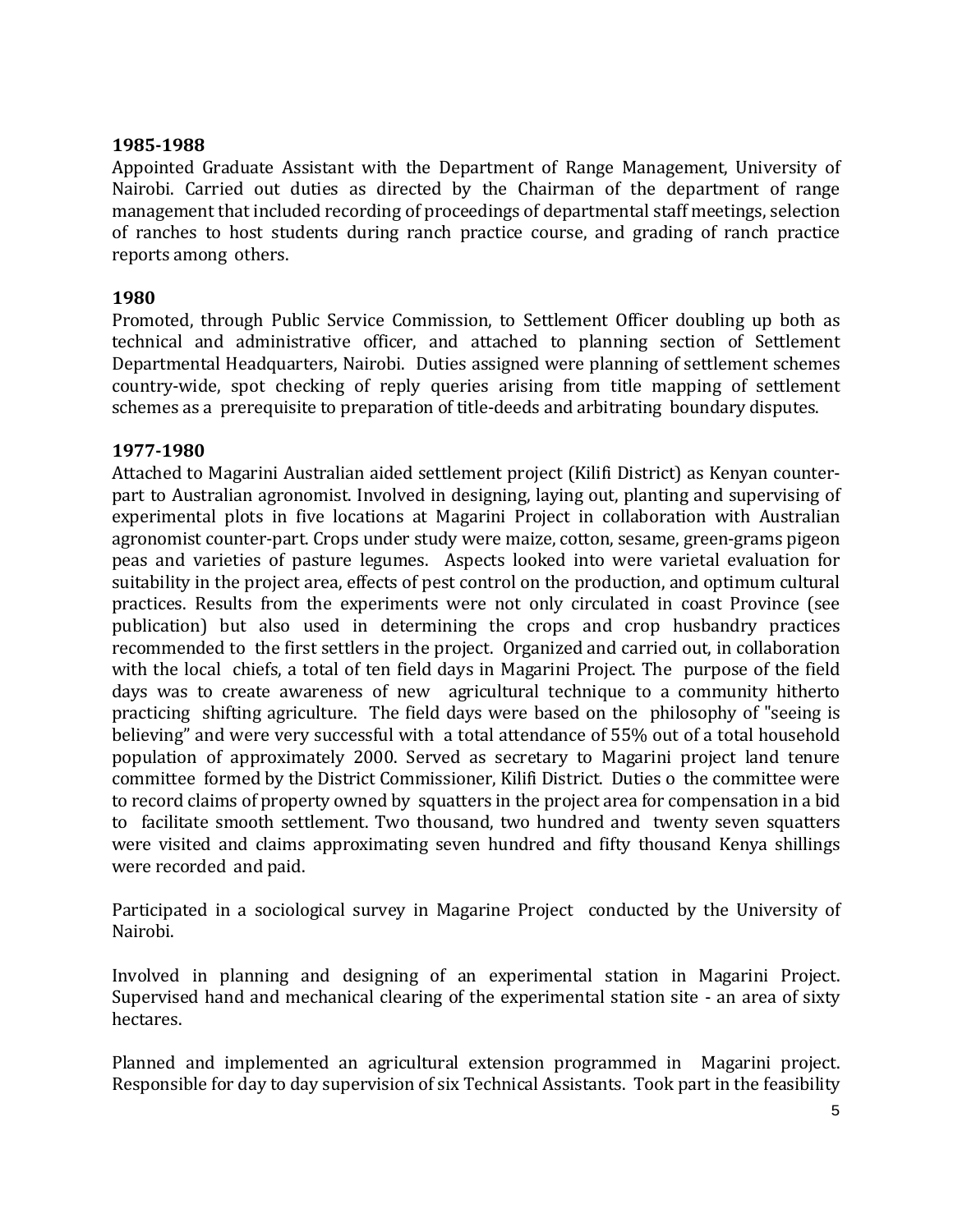study of Magarini project in collaboration with G.P. McGowan and Associates Pty. Ltd. Agricultural Consultants.

# **1976**

Attached to Nyeri Settlement complex (composed of eight settlement schemes) Planned and implemented agricultural extension programme for the complex, supervised twenty six Technical Assistants attached to the complex and prepared farm plans and budgets for farmers in the complex. Served as member of Kieni East and Kieni West (Nyeri District) Divisional Agricultural Sub-Committees. Participated in all meetings and deliberations of the sub-committees. Focus of these meetings was to formulate divisional policies for developing agriculture. Served as representative of the Department of Settlement to Integrated Agricultural Development Plan (I.A.D.P.) meetings in Nyeri District. These meetings focused on an integrated approach to agricultural extension aimed at seeking holistic solutions to farm problems. Served as member of Nyeri District Crop Inspection Committee. Duties of this Committee were to inspect wheat crop grown by farmers, using guaranteed minimum returns (G.M.R.) credit from Agricultural Finance Corporation (A.F.C.), for verification of crop failure.Prepared and taught a course on basic crop husbandry organized for farmers from Nyeri Settlement Complex, for one week at Wambugu Farmers' Training centre.

# **1974-1975**

Appointed Assistant Agricultural Officer with the Ministry of Lands and Settlement and Posted to Thika to take charge of agricultural extension in thirteen settlement schemes in Kiambu, Muranga and Machakos districts. Duties included planning and executing agricultural extension programmes for these schemes, preparing farm plans and budgets for settlers as a pre-requisite to disbursement of their development loans, and supervising twenty Technical Assistants attached to these schemes. Attached to the Department of Settlement Headquarters in Nairobi and assigned planning duties of settlement schemes country-wide. Also represented the Department of Settlement in planning and organizing the Lands and Settlement ministerial stand during 1974, Nairobi International show.

### **Student Supervision**

# **2008/2009**

Supervised Kirigia, A.K. in preparation of his M.Sc. thesis, entitled: The Ecological Impacts of Commercial Export of Livestock Manure from Likipia Rangelands to Central Kenya's Livestock Manure from Likipia Rangelands to Central Kenya's Cultivated Land: a case Study of Mkogondo Division, Laikipia District, Kenya.

### **2006/2007**

Supervised Ikunga, H.R. in preparation of his M.Sc. thesis, entitled: Evaluation of Environmental and Social Economic Impacts of Community Water Projects: a Case Study of Kisayani Water Project, Kibwezi, Kenya.

### **2002/2003**

Supervised Kathiwa, J. during his M.Sc. thesis preparation, entitled: Social Economics and Ecological Impacts of Ecotourism as an Alternative Land use for Group Ranches: a Comparative Study of Ilgwesi and Makurian Group Ranches, Laikipia District, Kenya.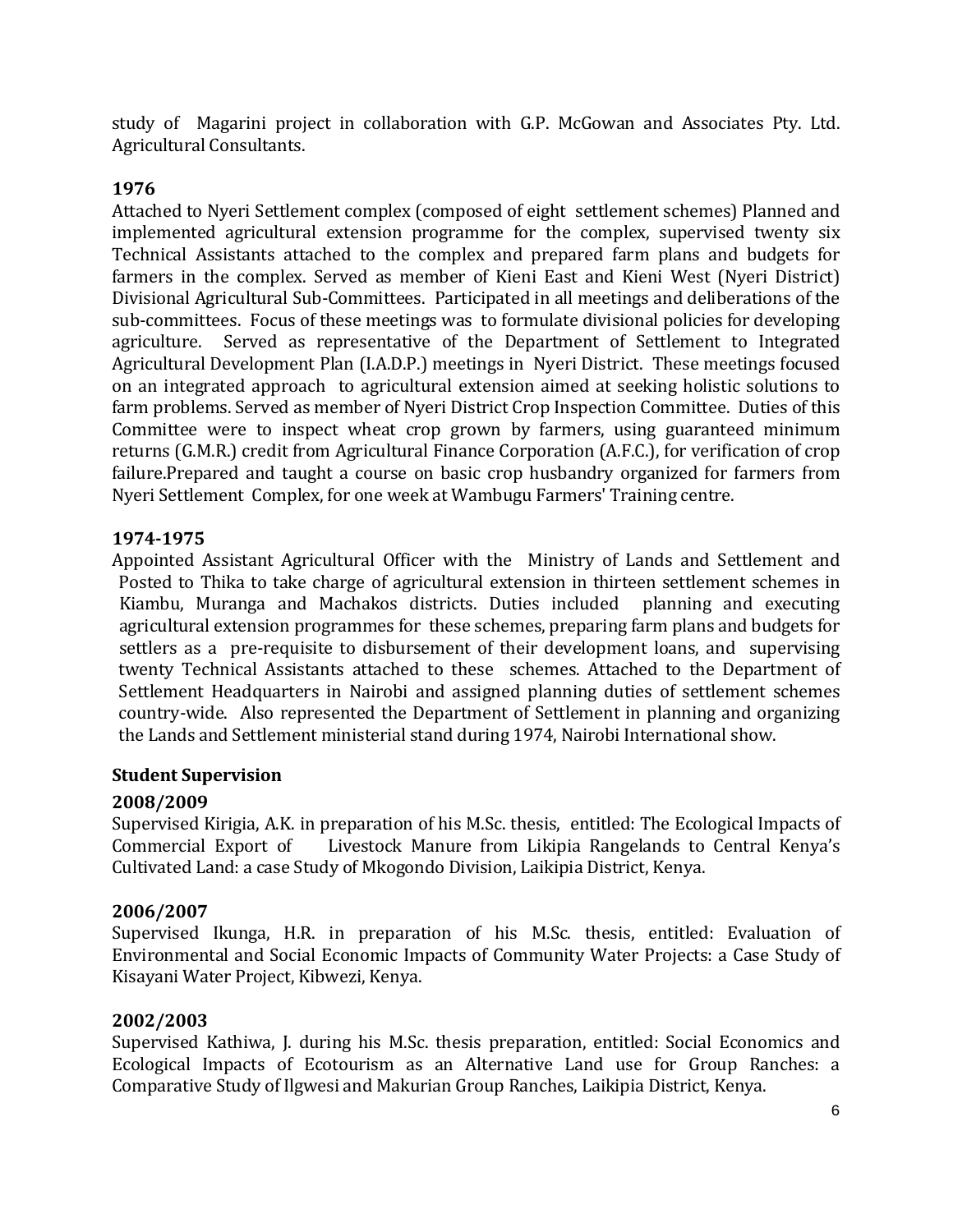## **2004/2005**

Supervised Amwata, D.A. during her M.Sc thesis preparation entitled: Effects of Land Tenure System on Land Use and Food Security in Kajiado District, Kenya.

# **2001/2001**

Supervised Orre, S. during his M.Sc. thesis preparation entitled: Marketing of sheep and goat and its Role in Household Food Security among the Pastoral Communities in Marsabit District Kenya.

### **2000/2001**

Supervised Mugarura, S. during his M.Sc. thesis preparation entitled: Pastoral Livestock Marketing: Structure, Performance and Constraints among the Bahima of Luwero, Uganda.

### **Training courses and seminars**

## **2009**

Attended the 19th annual conference of Eastern African Environmental Network (EAEN)on Energy Gender and Environment, held in Nairobi, Kenya, and presented a paper entitled: Logistic Model With Rainfall Generated Carrying for Wild Herbivores. Paper to be published in the proceedings.

## **1988**

Attended the second national seminar on agroforestry held in Nairobi and presented a paper entitled "Agroforestry in Arid and Semi-Arid Areas".

# **1987**

Attended the society for range management congress held at Boise, Idaho.

# **1980**

Attended a cow pea production training course at international institute of tropical agriculture (I.I.T.A.) (Ibadan, Nigeria) (see the attached certificate). Aim of the course was to expose participants to the techniques of experimental designs and layout and husbandry practices pertaining to cowpeas.

### **1979**

Underwent a 26 days hardship training course at Outward Bound Mountain school (loitoktok), based on the maxim " to serve, to strive and not to yield" (see the attached certificate).

Attended a three days seminar organized by coast province research station. Aim of the seminar was to disseminate research findings from Mtwapa Research station to participants and consequently to farmers in Coast Province.